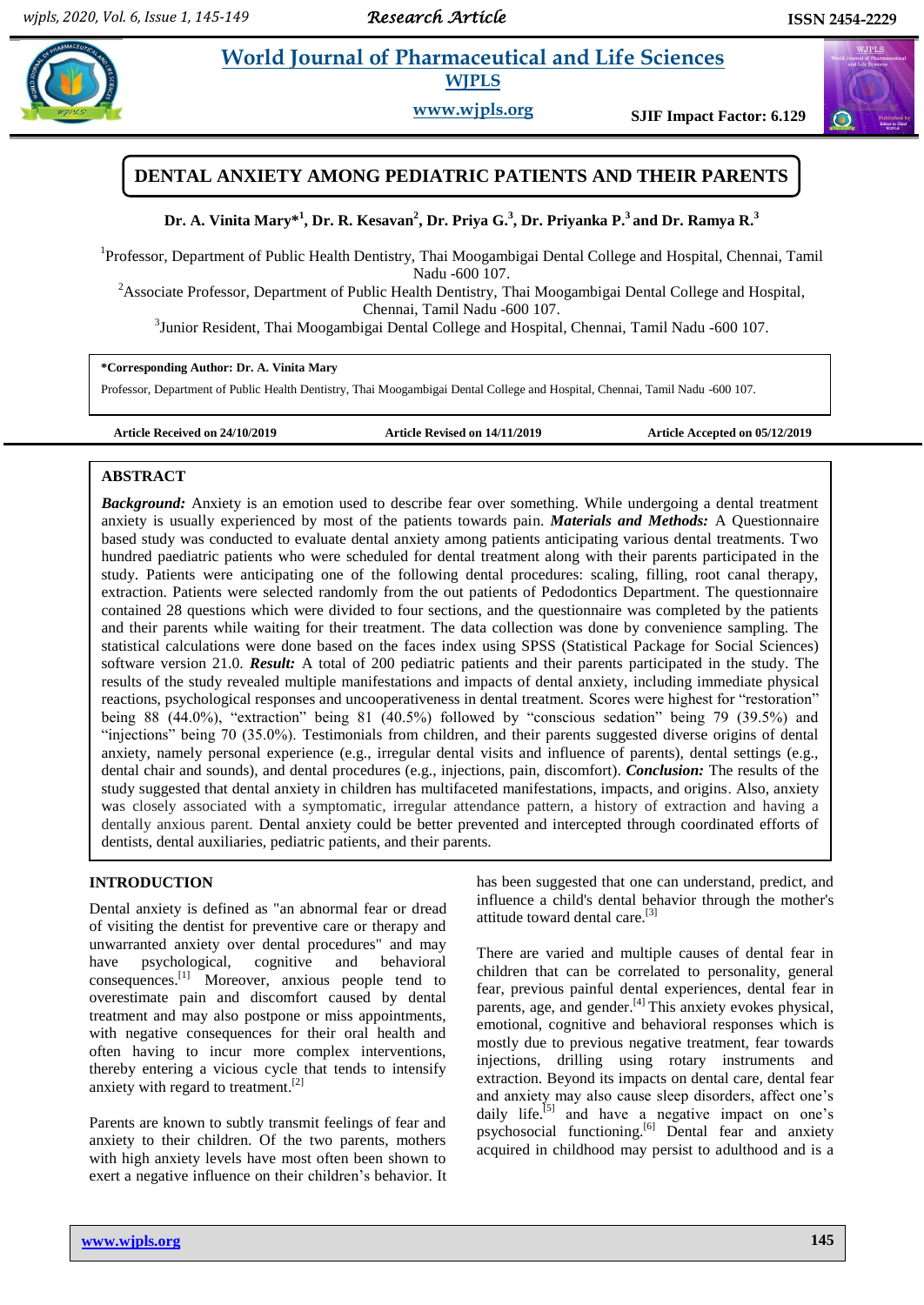significant predictor for avoidance of dental visits in adulthood.<sup>[7,8]</sup>

Due to this anxiety, the children avoid the dental treatment and this leads to poor oral hygiene such as decayed tooth, missing teeth, maligned teeth and poor periodontal status.<sup>[9]</sup> Specific dental procedures are associated with dental anxiety. Indeed, the child"s dental anxiety may be influenced by the type of dental treatment proposed at a specific dental visit.<sup>[10]</sup> Patients who expect operative procedures and extractions exhibit higher level of anxiety.<sup>[11]</sup> Studies have reported that local anesthesia injections also increase the dental anxiety.<sup>[12]</sup> There are various factors that cause anxiety to the pediatric patients before a dental treatment. The environmental and other factors like age, siblings etc., also present as factors causing anxiety.<sup>[13]</sup>

## **Need For the Study**

With this background, the present study was conducted to assess the dental anxiety among pediatric patients. The objectives of the study were a) To assess the level of dental anxiety among pediatric patients; b) To assess the level of dental anxiety among parents of pediatric patients; c) To assess the level of dental anxiety among parents towards their Child"s dental treatment and d) To assess the level of dental anxiety among dentists towards treating the pediatric patient.

## **MATERIALS AND METHODS**

A descriptive cross-sectional study was carried out at a private dental college in Chennai, Tamil Nadu. The study was conducted between the months of May to September 2019. Ethical approval for the study was obtained from the Ethics and Research Committee of the institution and informed consent was obtained from the participants. The study samples were selected randomly from patients of out-patients of Pedodontics department.

The questionnaire contained 28 questions split up into four sections, the first section of questions was for the pediatric patient regarding the their anxiety towards dental procedures, the second section was for the Parents of the pediatric patients regarding their dental anxiety, the third section of the questionnaire was filled by the Parent and contained questions regarding the anxiety of their child undergoing dental treatment and the fourth section was completed by the dentist based on the behavior of the pediatric patient on the dental chair.

The questionnaire was completed by the participants. The questionnaire contained information on gender, age, previous dental visit and the reaction of pediatric patients and their parents towards various dental procedures. The FIS (Facial Image Scale) had five multiple choice items containing various smileys' dealing with the patient's subjective reaction to the dental situation.  $\left[13\right]$  This included anticipating visit to the dental clinic and anxiety towards various dental procedures such as scaling, restoration, injection and extraction. The survey also

included dentist"s response towards child"s cooperation during various dental procedures.

## *Data Collection*

The pediatric patients and their parents in the dental outpatient visiting department of Pedodontics were approached after obtaining the necessary permission from the head of the institution. The nature and purpose of the study was explained to them and written informed consent was obtained. The questionnaire was distributed by the principal investigator and to avoid any ambiguity, all the questions were explained. The respondents were requested to provide appropriate answers and were assured of the confidentiality. The filled questionnaire was collected on the same day and individuals who were not willing to participate in the study were excluded.

## *Statistical Analysis*

The data was analyzed using Statistical Package for Social Sciences, IBM Corporation, SPSS Inc., Chicago, IL, USA version 21.0 software package (SPSS). Descriptive statistics with frequency, percentage, mean and standard deviation was computed. Chi-square test was used to assess the level of significance at  $p<0.05$ .

## **RESULTS**

## *Demographic Details*

The age of the pediatric patients ranged from (2 to 14 years) and the mean age was (7.85+2.68years) and their parent's age ranged from  $(23 \text{ to } 49 \text{ years})$  and the mean age was  $(34.93 + 5.12 \text{ years})$ .

The number of female patients were 107(53.5%) and male patients were 93(46.5%). The parents accompanying children were mothers 112 (56%) and fathers 88(44%) (Table 1). The prevalence of dental anxiety for a general dental visit among the pediatric patients was found to be happy to visit a dentist for 80(40.0%); dental anxiety for their parents was found to be happy to visit a dentist for 83(41.5%) and the anxiety of the parents towards the child was found to be happy for 65(32.5%).

The prevalence of dental anxiety for screening (having the teeth looked at) among the pediatric patients was found to be happy to visit a dentist for 92(46.0%) and among their parents was found to be happy to visit a dentist for 84(42.0%) and the anxiety of the parents towards the child was found to be happy for 64(32.0%). The Dentist's view on the anxiety level of the child on the dental chair during screening was found to be not anxious for 71(35.5%).

The prevalence of dental anxiety for scaling (having the teeth scraped out) among the pediatric patients was found to be not anxious 88(44.0%) and among their parents was found to be happy for 64(42.7%) and the anxiety of the parents towards the child was found to be not anxious for 69(34.5%). The Dentist's view on the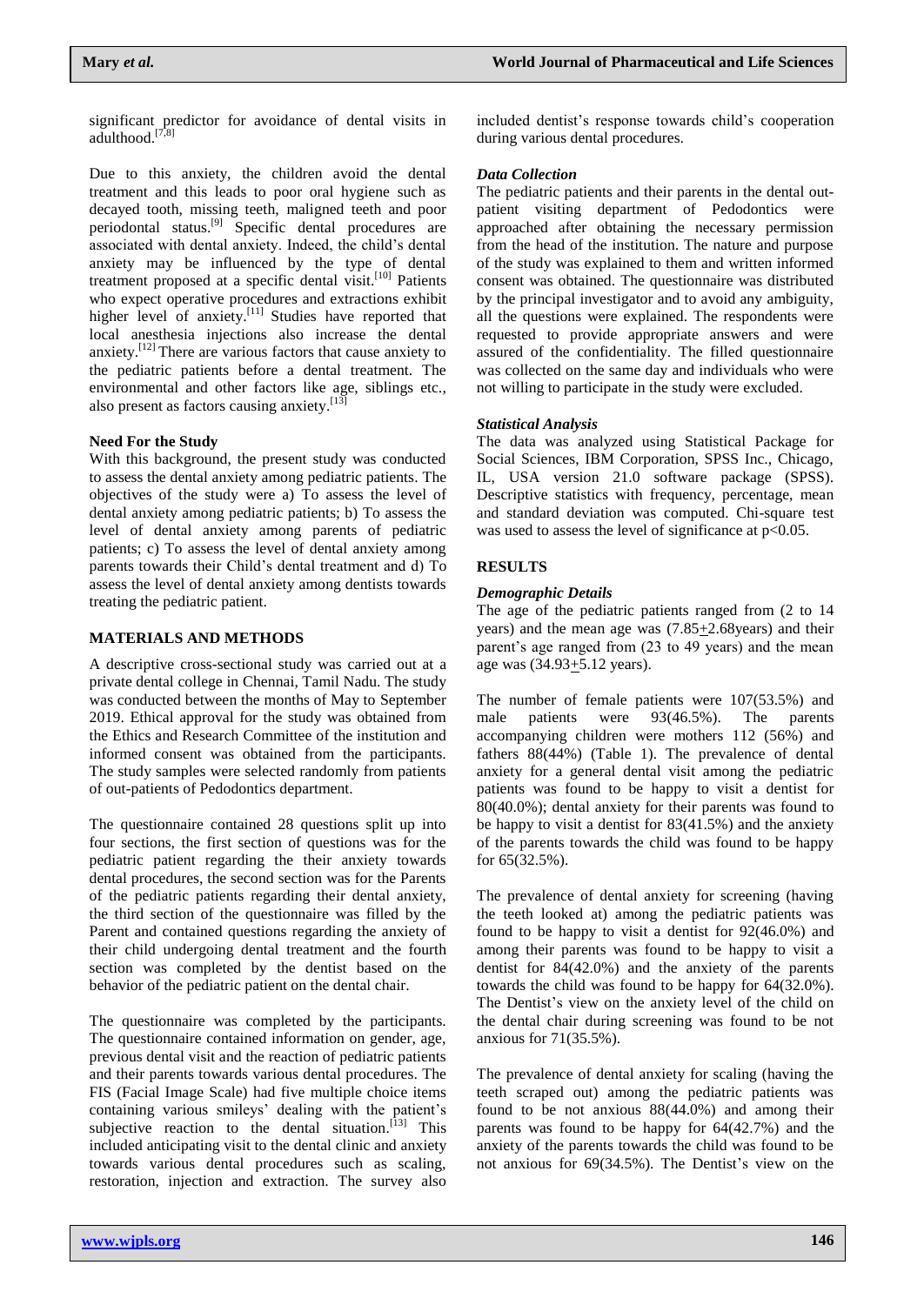anxiety level of the child on the dental chair during scaling was found to be happy for 72 (36.0%).

The prevalence of dental anxiety for injection among the pediatric patients was found to be not anxious for 84(42.2%) and among their parents was found to be not anxious for 107(53.5%) and the anxiety of the parents towards the child was found to be anxious for 70(35.0%). The Dentist's view on the anxiety level of the child on the dental chair during injection was found to be not anxious for 74(37.0%).

The prevalence of dental anxiety for filling among the pediatric patients was found to be not anxious for 92(36.5%) and among their parents was found to be not anxious for 103(51.5%) and the anxiety of the parents towards the child was found to be not anxious for 72(36.0%). The Dentist"s view on the anxiety level of the child on the dental chair during restoration was found to be anxious for 88(44.0%).

The prevalence of dental anxiety for extraction (teeth being taken out) among the pediatric patients was found to be not anxious for 73(36.5%) and among their parents was found to be not anxious for 105(52.5%), the anxiety of the parents towards the child was found to be not anxious for  $81(40.5\%)$ . The Dentist's view on the anxiety level of the child on the dental chair during extraction was found to be not anxious for 81(40.5%).

The prevalence of dental anxiety for conscious sedation (being put to sleep) among the pediatric patients was found to be not anxious for 88(44.0%) and among their parents was found to be not anxious for 107(53.5%), the anxiety of the parents towards the child was found to be not anxious for  $90(45.0\%)$ . The Dentist's view on the anxiety level of the child on the dental chair during conscious sedation was found to be not anxious for 83(41.5%). (Table 2).

#### **Table 1: Demographic features of the study population.**

| <b>PEDO PATIENT</b> | <b>PARENT</b> |
|---------------------|---------------|
| 2.0                 | 23.0          |
| 14.0                | 49.0          |
| 7.855               | 34.930        |
| <b>PEDO PATIENT</b> | <b>PARENT</b> |
| 46.5%               | 44.0%         |
| 53.5%               | 56.0%         |
|                     |               |

#### **Table 2: Prevalence of Dental Anxiety among Paediatric Patients and their Parents.**

| <b>QUESTIONS</b>      | <b>PATIENT</b> | <b>PARENT Frequency</b> | <b>PCHILD Frequency</b> | <b>DENTIST Frequency</b> |
|-----------------------|----------------|-------------------------|-------------------------|--------------------------|
|                       | Frequency (%)  | (percentage)            | (percentage)            | (percentage)             |
| Visiting the dentist  |                |                         |                         |                          |
| Very happy            | 15(7.5)        | 7(3.5)                  | 15(7.5)                 | <b>NA</b>                |
| Happy                 | 80(40.0)       | 83(41.5)                | 65(32.5)                | NA                       |
| Not anxious           | 79(39.5)       | 82(41.0)                | 62(31.0)                | NA                       |
| Anxious               | 23(11.5)       | 26(13.0)                | 51(25.5)                | NA                       |
| Extremely anxious     | 3(1.5)         | 2(1.0)                  | 7(3.5)                  | NA                       |
| <b>Oral screening</b> |                |                         |                         |                          |
| Very happy            | 6(3.0)         | 9(4.5)                  | 12(6.0)                 | 19(9.5)                  |
| Happy                 | 92(46.0)       | 84(42.0)                | 64(32.0)                | 66(33.0)                 |
| Not anxious           | 70(35.0)       | 76(38.0)                | 59(29.5)                | 71(35.5)                 |
| Anxious               | 30(15.0)       | 29(14.5)                | 54(27.0)                | 36(18.0)                 |
| Extremely anxious     | 2(1.0)         | 2(1.0)                  | 11(5.5)                 | 8(4.0)                   |
| <b>Scaling</b>        |                |                         |                         |                          |
| Very happy            | 7(3.5)         | 9(4.5)                  | 8(4.0)                  | 6(3.0)                   |
| Happy                 | 64(32.0)       | 85(42.5)                | 62(31.0)                | 72(36.0)                 |
| Not anxious           | 88(44.0)       | 69(34.5)                | 69(34.5)                | 58(29.0)                 |
| Anxious               | 35(17.5)       | 35(17.5)                | 46(23.0)                | 53(26.5)                 |
| Extremely anxious     | 6(3.0)         | 1(0.5)                  | 15(7.5)                 | 11(5.5)                  |
| Injection             |                |                         |                         |                          |
| Very happy            | (0)            | (0)                     | 2(1.0)                  | (0)                      |
| Happy                 | 11(5.5)        | 20(10.0)                | 22(11.0)                | 11(5.5)                  |
| Not anxious           | 84(42.0)       | 107(53.5)               | 67(33.5)                | 74(37.0)                 |
| Anxious               | 74(37.0)       | 60(30.0)                | 70(35.0)                | 70(35.0)                 |
| Extremely anxious     | 30(15.0)       | 13(6.5)                 | 39(19.5)                | 45(22.5)                 |
| <b>Restoration</b>    |                |                         |                         |                          |
| Very happy            | 3(1.5)         | 3(1.5)                  | 6(3.0)                  | 3(1.5)                   |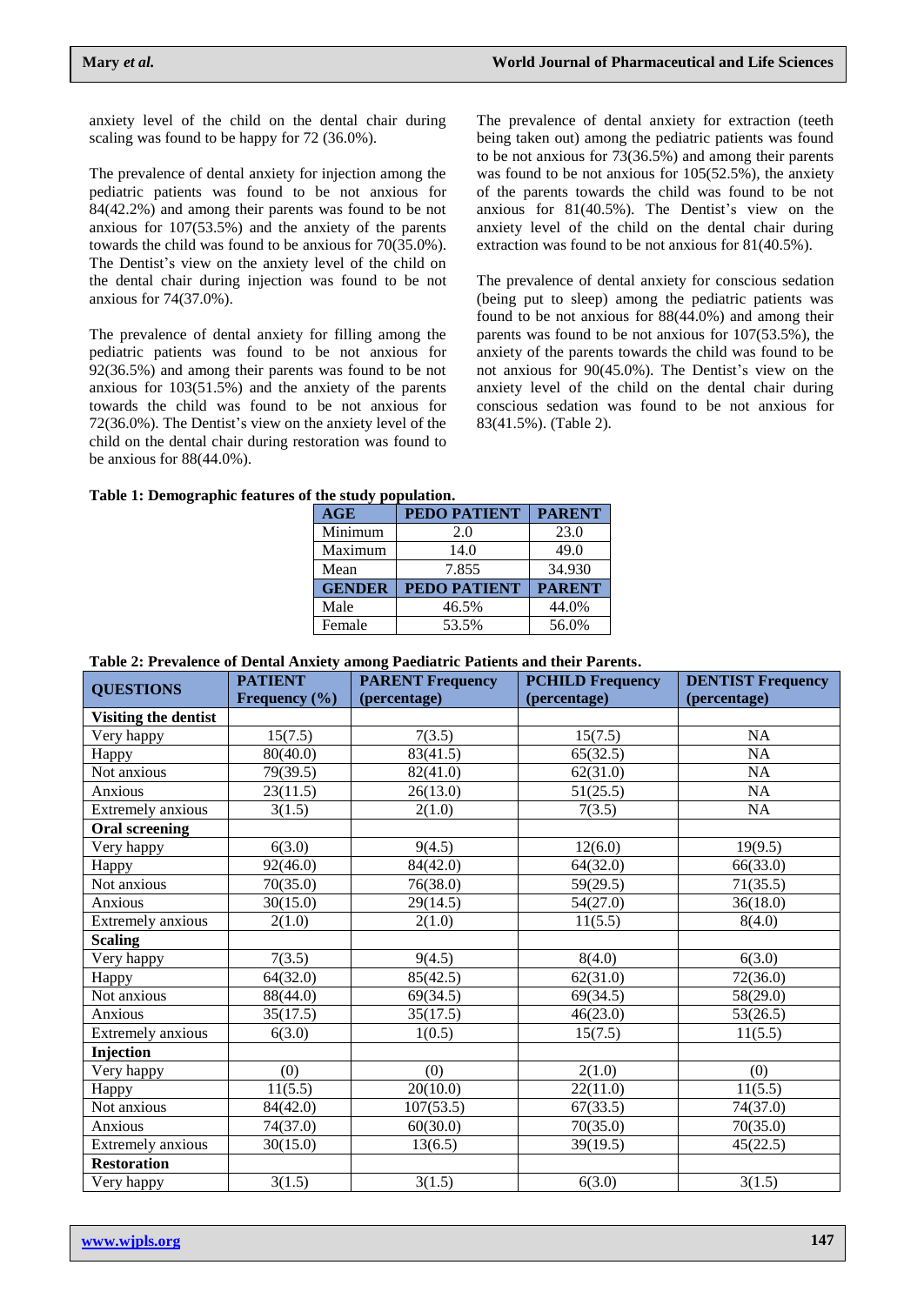| Happy                     | 38(19.0) | 50(25.0)  | 39(19.5) | 27(13.5) |
|---------------------------|----------|-----------|----------|----------|
| Not anxious               | 92(46.0) | 103(51.5) | 72(36.0) | 56(28.0) |
| Anxious                   | 47(23.5) | 35(17.5)  | 68(34.0) | 88(44.0) |
| Extremely anxious         | 20(10.0) | 9(4.5)    | 15(7.5)  | 26(13.0) |
| <b>Extraction</b>         |          |           |          |          |
| Very happy                | 3(1.5)   | 1(0.5)    | (0)      | 1(0.5)   |
| Happy                     | 14(7.0)  | 12(6.0)   | 14(7.0)  | 7(3.5)   |
| Not anxious               | 73(36.5) | 105(52.5) | 81(40.5) | 38(19.0) |
| Anxious                   | 70(35.0) | 60(30.0)  | 71(35.5) | 81(40.5) |
| Extremely anxious         | 40(20.0) | 22(11.0)  | 34(17.0) | 73(36.5) |
| <b>Conscious sedation</b> |          |           |          |          |
| Very happy                | 6(3.0)   | 1(0.5)    | (0)      | 4(2.0)   |
| Happy                     | 33(16.5) | 43(21.5)  | 39(19.5) | 10(5.0)  |
| Not anxious               | 88(44.0) | 107(53.5) | 90(45.0) | 83(41.5) |
| Anxious                   | 46(23.0) | 40(20.0)  | 55(27.5) | 79(39.5) |
| Extremely anxious         | 27(13.5) | 9(4.5)    | 16(8.0)  | 24(12.0) |

\*Where NA is Not Applicable.

### **DISCUSSION**

The present study evaluates the anxiety among pediatric patients, their parents and the dentists using FIS – FACES IMAGE SCALE. The anxiety among the pediatric patients not only made them uncomfortable and unlikely to undergo the treatment, it also made them anxious.<sup>[13]</sup> The results envision the anxiety level of the patients, the parent, parent"s opinion of their child getting treated and the dentist. Visiting the dentist caused happiness among the patient or parent as it was just a visit and it was made a pleasant experience by providing them with a colorful environment, presence of other children with whom they can play with etc.

Following the dental visit the patient and the parent seem happy still to undergo a dental checkup which is a good thing to know the status of the oral cavity for the patient and an amusement on looking at the dental environment for the pediatric patient. While the dentist still feels that the pediatric patient is not anxious on undergoing a dental checkup as the dentist explains the procedure.

On coming to the actual dental procedures, like scaling, restoration, extraction the patient as well as the parents are not that anxious in getting the treatment done. Another study also confirmed that the scales reported by children and those evaluated by parents were very similar and highly correlated. Previous studies showed that adolescents with high dental anxiety had a significantly higher DMFT score than their contemporaries with low dental anxiety.<sup>[14]</sup> This finding has been substantiated for younger children, as dentally anxious 5-year-olds were found to have had significantly more caries than non-dentally anxious children.<sup>[15]</sup>

But the dentist considers that the patient undergoing restoration and extraction still be anxious as it is a timeconsuming procedure which makes them more restless. An injection during the treatment for the pediatric patient brings anxiousness to the parent as it is a painful

procedure and the fear that "if their child will be anxious? "Makes the parent anxious.

Another study revealed that the use of Virtual Reality (VR) as a distraction was effective in decreasing pain perception and state anxiety level in children without anxiety disorders during routine dental treatment. In same line, review of the literature revealed a decrease in the stress levels in the majority of studies using VR distraction as pain perception has a large psychological component and that pain attracts a strong attentive response because of the potential threat of damaged tissue associated with the sensation.<sup>[15]</sup>

Conscious sedation is used to eliminate anxiousness, pain, discomfort of the patient for a dental procedure which is of long duration. Here as there is not much anxiety, it is considered as a preventive method to eliminate the anxiety. Although the dentist reports that the patient is neither happy nor anxious regarding the conscious sedation.

This study suggests that even though the patient and the parent consider themselves to be not anxious regarding the dental procedures, the dentist feels that the patients are significantly anxious on undergoing the dental treatment.

### **CONCLUSION**

This study suggests that dental anxiety in children has multifaceted manifestations, impacts, and origins. Strategies for the assessment, prevention and control of dental anxiety should be implemented to allow better treatment for children, and their parents. The profound impacts of dental anxiety on children reinforce the idea that managing dental anxiety should be a starting point in patient management. In light of its diverse origins, dental anxiety could be better prevented and intercepted through coordinated efforts of dentists, dental auxiliaries, pediatric patients, and their parents. Thoughtful approaches before, during, and after the dental visit